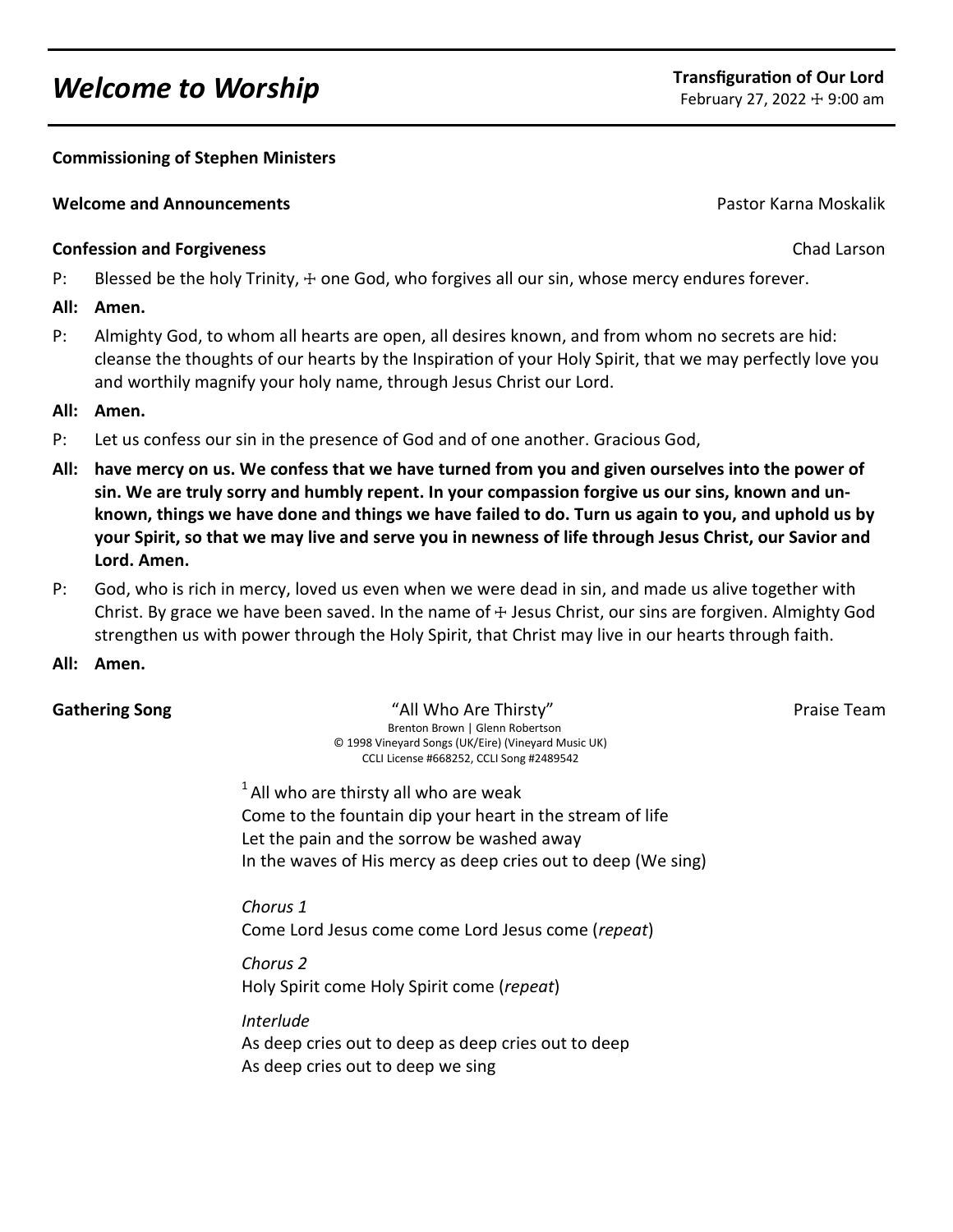L: The grace of our Lord Jesus Christ, the love of God, and the communion of the Holy Spirit be with you all.

# **All: And also with you.**

# **Prayer of the Day**

## *Let us pray.*

**Holy God, mighty and immortal, you are beyond our knowing, yet we see your glory in the face of Jesus Christ. Transform us into the likeness of your Son, who renewed our humanity so that we may share in his divinity, Jesus Christ our Lord, who lives and reigns with you and the Holy Spirit, one God, now and forever. Amen.**

#### **Musical Offering The Community Community Community Community Community Community Community Community Community Community Proclaim!** Silesian Foksong Arr. Julie Knowles

# **Gospel** Luke 9:28-36

<sup>28</sup>Now about eight days after these sayings Jesus took with him Peter and John and James, and went up on the mountain to pray. <sup>29</sup>And while he was praying, the appearance of his face changed, and his clothes became dazzling white. <sup>30</sup>Suddenly they saw two men, Moses and Elijah, talking to him. <sup>31</sup>They appeared in glory and were speaking of his departure, which he was about to accomplish at Jerusalem.  $32$ Now Peter and his companions were weighed down with sleep; but since they had stayed awake, they saw his glory and the two men who stood with him. <sup>33</sup> Just as they were leaving him, Peter said to Jesus, "Master, it is good for us to be here; let us make three dwellings, one for you, one for Moses, and one for Elijah" — not knowing what he said. <sup>34</sup>While he was | saying this, a cloud came and overshadowed them; and they were terrified as they entered the cloud. <sup>35</sup>Then from the cloud came a voice that said, "This is my Son, my Chosen listen to him!" <sup>36</sup>When the voice had spoken, Jesus was found alone. And they kept silent and in those days told no one any of the things they had seen.

# **Message** Pastor Karna Moskalik

# **Offering**

 *Give by check, text (833-970-0714), online or mobile app — See DONATE on website: www.oslcstillwater.org*

# **Apostles' Creed** Andy Peterson

**I believe in God, the Father almighty, creator of heaven and earth.** 

**I believe in Jesus Christ, God's only Son, our Lord, who was conceived by the Holy Spirit, born of the virgin Mary, suffered under Pontius Pilate, was crucified, died, and was buried; he descended to the dead. On the third day he rose again; he ascended into heaven, he is seated at the right hand of the Father, and he will come to judge the living and the dead.** 

**I believe in the Holy Spirit, the holy catholic church, the communion of saints, the forgiveness of sins, the resurrection of the body, and the life everlasting. Amen.**

**Prayers of Intercession Prayers of Intercession Pastor Karna Moskalik** 

- L: God of grace,
- **All: hear our prayer.**